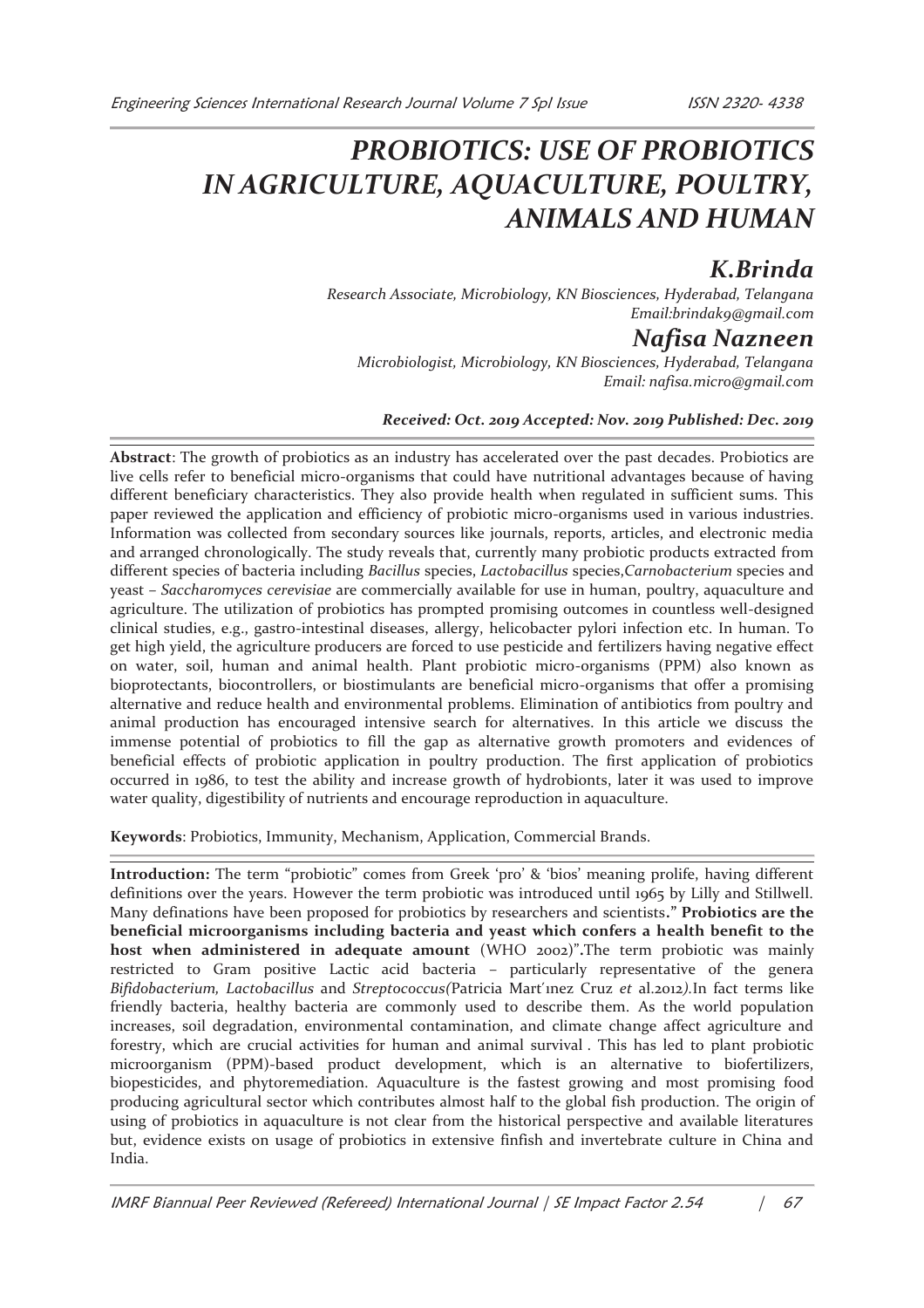In addition to human consumption, probiotics are also increasingly applied to animals especially in poultry industries . Probiotics are supplemented into animal feed such as that for ducks, broilers and chickens, cattles Feeding of probiotics have been reported to have beneficial impacts on the commercial animals by enhancing weight gain, increasing feed conversion efficiency, increasing egg/milk production, lowering the incidence of disease as well as lowering mortality rates (Crittenden *et al*., 2005) Continuing use of antibiotics and chemical growth promoters increases the development of resistant pathogenic micro-organisms and reduces the efficacy of antibiotics and chemotherapeutics in the treatment of some diseases.

**Sources of Probiotics:** Westerdahl *et al*.1991, preferred the host-derived micro-organismsas probiotics to be used against pathogen. They are derived from intestine or guts of healthy fishes/animals, water of rearing environment, sediments of culture tanks, other animals, and different fermented food products. The major origin of probiotics are fermented non-

digestible carbohydrate compounds, food supplements, dairy based compounds, non-dairy fermented food and non-intestinal sources. Probiotic microorganisms can be isolated, screened, identified and characterized from numerous natural substrates.

**Administration and Application Strategies of Probiotics:** Immunomodulatory activity of probiotics depends on various factors like source of probiotic, dose of probiotic, method of administration and the duration of supplementation (Hai, 2015). Proper administration method is a key factor to use the probiotics, Probiotics can be applied in different form such as using only Probiotic strains, Probiotics with plant products and Probiotics with yeast extracts.

For agriculture: Most of the PPM,PGPB,PGPR source is soil hence either symbiotic, free living association, microalgae-associated bacteria(Gomez CG *et al*.2012), prescence of rhizodeposits and root exudates.

For aquaculture: Dietary administration as pelleted feed, microencapsulation, immobilized probiotics using Lactobacillus species.

For poultry/animals/human: According to Kabir (2009), in order to fit the criteria as functional probiotic, the bacteria must possess the following desirable traits: the bacteria must be a gut inhabitant, it must be able to adhere to the intestinal epithelium and withstand harsh condition such as high acidity environment in stomach and tolerance to bile salts in the intestines, and competes against other gut microorganisms for colonization in the gastrointestinal (GI) tract, as well as able to exert beneficial effects in host and maintain high viability under normal storage condition and after industrial processes such as lyophilisation. Advancement in the research technology has currently enabled more promising selection of functional probiotics as many in-vitro assays have been made available for evaluation of competitiveness of the probiotics.

**Mechanism of Actions:** Probiotics have various mechanisms of action, although not yet fully elucidated, are described as following (Balcázar *et al*., 2006; Ng *et al*.,2008; Walker 2008; Sherman *et al*., 2009).

- · Competition for binding sites: It is also known as "competitive exclusion", where probiotic bacteria bind with the binding sites in the intestinal mucosa,forming a physical barrier, preventing the connection by pathogenic bacteria.
- · Production of antibacterial substances: Probiotic bacteria synthesize compounds like hydrogen peroxide and bacteriocins, which have antibacterial action on the pathogenic bacteria. They also produce organic acids that lower the environment's pH of the gastrointestinal tract, preventing the growth of various pathogens and development of certain species of Lactobacillus.
- Competition for nutrients: Probiotics completes with the harmful pathogens for nutrition absorption which reduces the amount for nutrients. These lack of nutrients available that may be used by pathogenic bacteria is a limiting factor for their maintenance.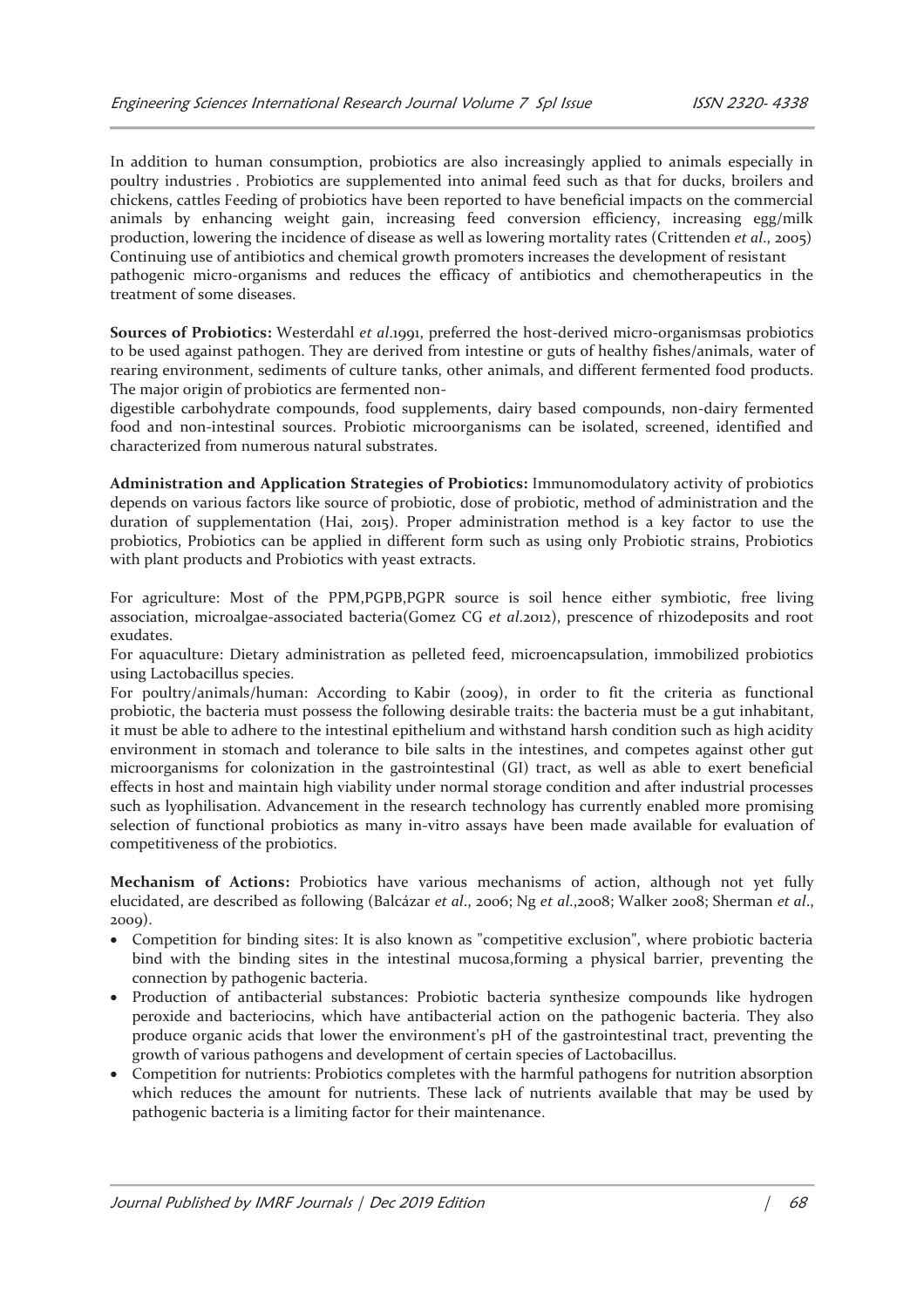· Stimulation of immune system: Some probiotics bacteria are directly linked to the stimulation of the immune response, by increasing the production of antibodies, activation of macrophages, T-cell proliferation and production of interferon.

**Effects of Probiotics:** For agriculture: B.subitilis,Arthrobacter sp.- alleviates the adverse effects of soil salinity on wheat growth (Upadhyay.*et.al*.2012),*B.megaterium* – inhibits abscisic acid (ABA) deficient mutant plants(Porcel R *et al*.2014),*L.plantarum* – reduces soft rot disease severity(Tsuda K *et al*.2016).

For aquaculture: Nutrients absorption capacity increases when probiotics are added to the feed in appropriate dose (Merrifield *et al*., 2010). High level of probiotics in fish ponds can minimize the accumulation of dissolved and particulate matters in the growing season and balance the production of phytoplankton (Ibrahem, 2015). Supplemented diet containing *Lactobacillus plantarum* showed significantly increased relative growth rate (RGR), feed conversion ratio (FCR) and survival rate of *Litopenaeus vannamei* (Kongnum and Hongpattarakere, 2012).

For poultry/animals: Effects of probiotics against pathogens infection - bacteriocins produced by probiotic *Escherichia coli* strain have been shown to greatly reduce Salmonella contamination in poultry industry (Stern *et al*., 2006). Effects of probiotics on immune responses- The dynamics of probiotics related to immune responses evaluated by Kabir *et al*. (2009) demonstrated that antibody production was elevated in broilers fed with probiotics *Lactobacillus* compared to control chickens. Effects of probiotics on intestinal morphology- Dietary treatment with probiotic *Lactobacillus* sp. was reported to influence the villi height and crypt depth in the small intestine of broilers (Bai *et al*., 2013). Effects of probiotics on meat quality- Improved tenderness which was indicated by decreased shear force was reported by Yang *et al*. (2010) when probiotic *C. butyricum* was added in diet of broiler.

|                                           | <b>Types of diseases</b> |                                                      |
|-------------------------------------------|--------------------------|------------------------------------------------------|
| <b>Probiotic Strains</b>                  | $\Omega$ r               | <b>Probiotic outcomes/results</b>                    |
|                                           | disorder                 |                                                      |
| Oxalobacter<br>formigenes                 |                          |                                                      |
| Lactobacillus and                         |                          |                                                      |
| Bifidobacterium<br>species,               |                          | (i) Modify or utilize several types of               |
| (Lactobacillus                            | Kidney/Urinary           | urinary stone. (ii) Act as a key tool to             |
| plantarum PBS067,<br>Lactobacillus        | stones                   | manipulate, metabolize and degrade a                 |
| acidophilus                               |                          | toxic compound.                                      |
| LA-14, Bifidobacterium breve PBS077,      |                          |                                                      |
| Bifidobacterium longum PBSo78)            |                          |                                                      |
| S.<br>L.<br>$L$ .<br>casei,<br>rhamnosus, |                          |                                                      |
| thermophilus, B.                          |                          |                                                      |
| breve, L. acidophilus, B.infantis, L.     | Colic                    | Very effective in reducing colic in                  |
| delbrueckii subsp. Bulgaricus, L.         |                          | breastfed infants and children.                      |
| reuteri DSM                               |                          |                                                      |
| 17938                                     |                          |                                                      |
|                                           |                          | Destruction the adverse effects of H.                |
|                                           |                          | pylori<br>through<br>the<br>release<br>of            |
|                                           |                          | bacteriocins,                                        |
| Lactobacillus, Bifidobacerium and L.      | Helicobacter pylori      | production of organic acids, and                     |
| johnsonii                                 | infection                | competitive colonization in epithelial<br>or mucosal |
|                                           |                          |                                                      |
|                                           |                          | cells. At that time can hinder its                   |
|                                           |                          | growth, adhesion and bacterial load.                 |
| Lactobacillus<br>L.<br>rhamnosus,         | Acute<br>and             | (i)Competitive blockage of receptor site             |
| rhamnosus                                 | antibioticassociated     | signals regulating secretory and                     |
| GG, B. animalis subsp. lactis alone or    | diarrhea                 | motility defenses. (ii) Enhancement of               |

For Human: Role of probiotics in health improvement, infection control and disease treatment.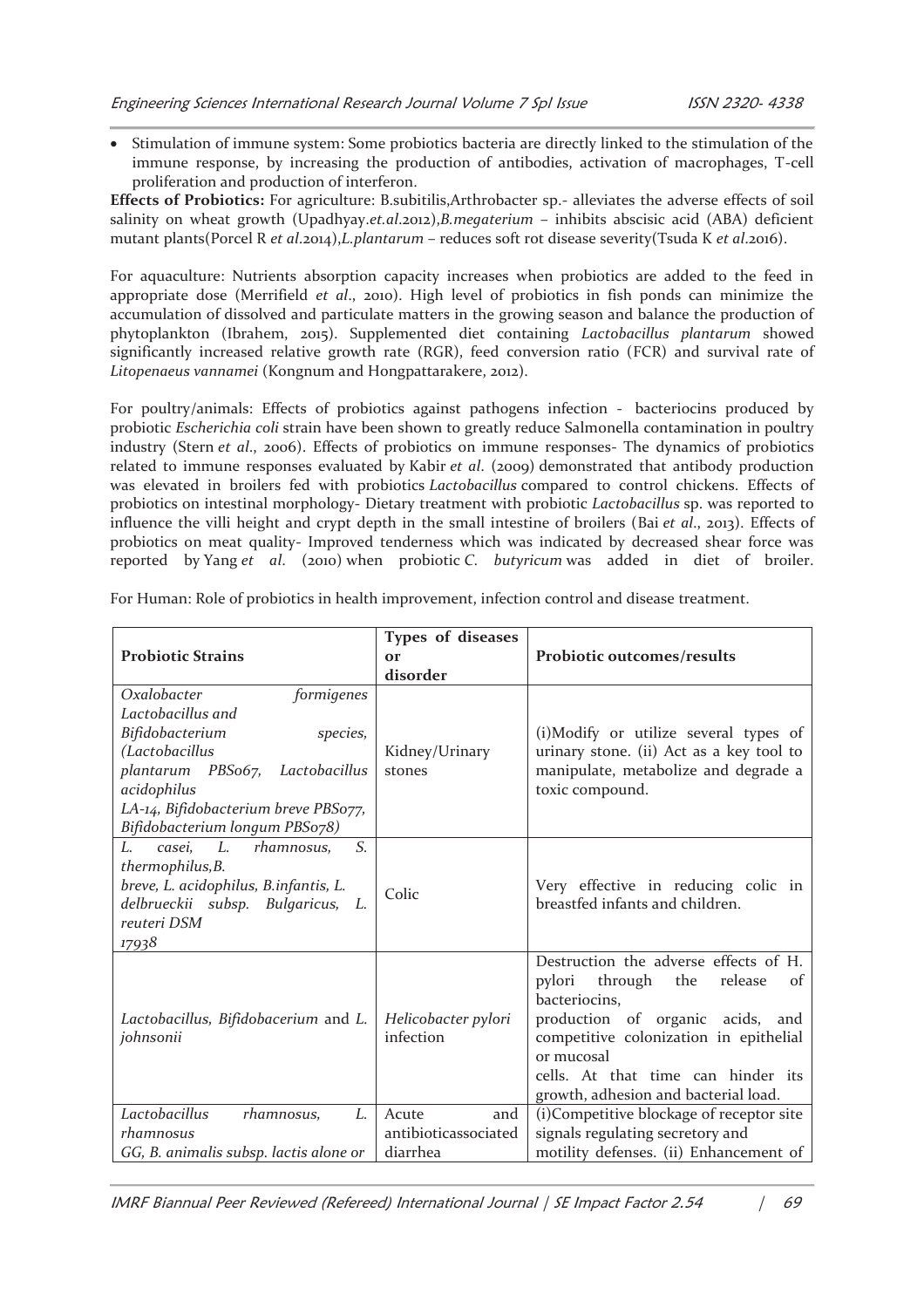| in combination with S treptococcus.<br>thermophilus, and L. reuteri, L.<br>rhamnosus<br>(not GG), and L. acidophilus,<br>Saccharomyces<br>boulardii. Lactobacillus casei                                                                                                                  |                               | the immune response, and production<br>of<br>substances that directly inactivate the<br>viral particles. (iii)Inhibit the growth by<br>preventing adhesion and invasion of<br>pathogens.                                                                |
|-------------------------------------------------------------------------------------------------------------------------------------------------------------------------------------------------------------------------------------------------------------------------------------------|-------------------------------|---------------------------------------------------------------------------------------------------------------------------------------------------------------------------------------------------------------------------------------------------------|
| Bifidobacterium<br>species,<br>Bifidobacterium<br>lactis, Bifidobacterium longum,<br>Bifidobacterium<br>breve,<br>Bifidobacterium<br>infantis, Lactobacillus<br>casei,<br>Lactobacillus<br>rhamnosus,<br>Streptococcus<br>thermophiles,<br>Lactobacillus<br>acidophilus,<br>Lactobacillus | Constipation                  | (i)Altering microflora and restoring<br>disturbed community in side GIT, (ii)<br>Participating and solving undesired<br>gastro<br>intestinal<br>problems.<br>$(iii)$ Improving/<br>managing whole gut transit time, stool<br>frequency and consistency. |
| bulgaricus<br>L. acidophilus, L. plantarum, L. casei,<br>B.lactis, S cerevisiae                                                                                                                                                                                                           | bowel<br>Irritable<br>syndrom | Reduction of irritable<br>(i)<br>bowel<br>syndrome symptoms. (ii) Effective in<br>alleviating<br>managing symptoms<br>and<br>of<br>this<br>unpleasant condition.                                                                                        |

#### **Available Commercial Probiotics:**

For agriculture:Rhizo power,VAM power,Amulya (biological stimulant),Asthra (PGPR),Magic gro plus. For aquaculture:Nitrocare,Microlact(feed probiotic),Impact pro, Aqualact,Gutgold.

For poultry/animals:Immune power,PGCF Gold,Growlive forte,Biprocin.

For Human:Sporlac plus sachet,Zeoba capsules,Novatic capsules,EnteroPlus capsules,Nestle Actiplus dahi,Amul prolife,Yakult,

**Limitations and Prospects of Probiotics:** Probiotics may be responsible for four types of side effectsin susceptible individuals: systemic infections, deleterious metabolic activities, excessive immune stimulation, and gene transfer. When the dose of intake is very high extends to causes of infections in humans not only in all age groups but also in immunocompromised individuals. The possible mechanism of action of probiotics largely depend on probiotic–host interactions (Sharifuzzaman and Austin, 2017). But,there is uncertainties about the longevity of protection conferred by probiotics (Newaj-Fyzul and Austin, 2015).Now a day, technological innovations contribute a mechanism to solve the problem of probiotic stability and viability. Pure and active viability of cells is very necessary in food processing and gastro intestinal transit to reach the intended site of action in sufficient numbers. The future attitude regarding to improve overall characteristics of the strain and to get power full desired trait is apply genetic engineering on the area.

**Conclusion:** The consumption of probiotics helps to lead a healthy life.Currently, this is globally a wellaccepted concept and guarantee for the next generation. Probiotics are widely used in order to solve and simplify particular diseases. In the future highly emphasize further *in vitro* and *in vivo* experiments should be designed and conducted to identify true probiotics and to select the most suitable ones for the prevention/ treatment of diseases.Lastly recommend further practical studies need confirmation about its effect in human health with in high quality research and well-designed clinical trials.

**Acknowledgement:** The authors are thankful to the Almighty for enabling them to write this article, thankful to the Editor of ICSPIOUS Hyd. for his/her continuous support, and patience, and also thankful to this article.